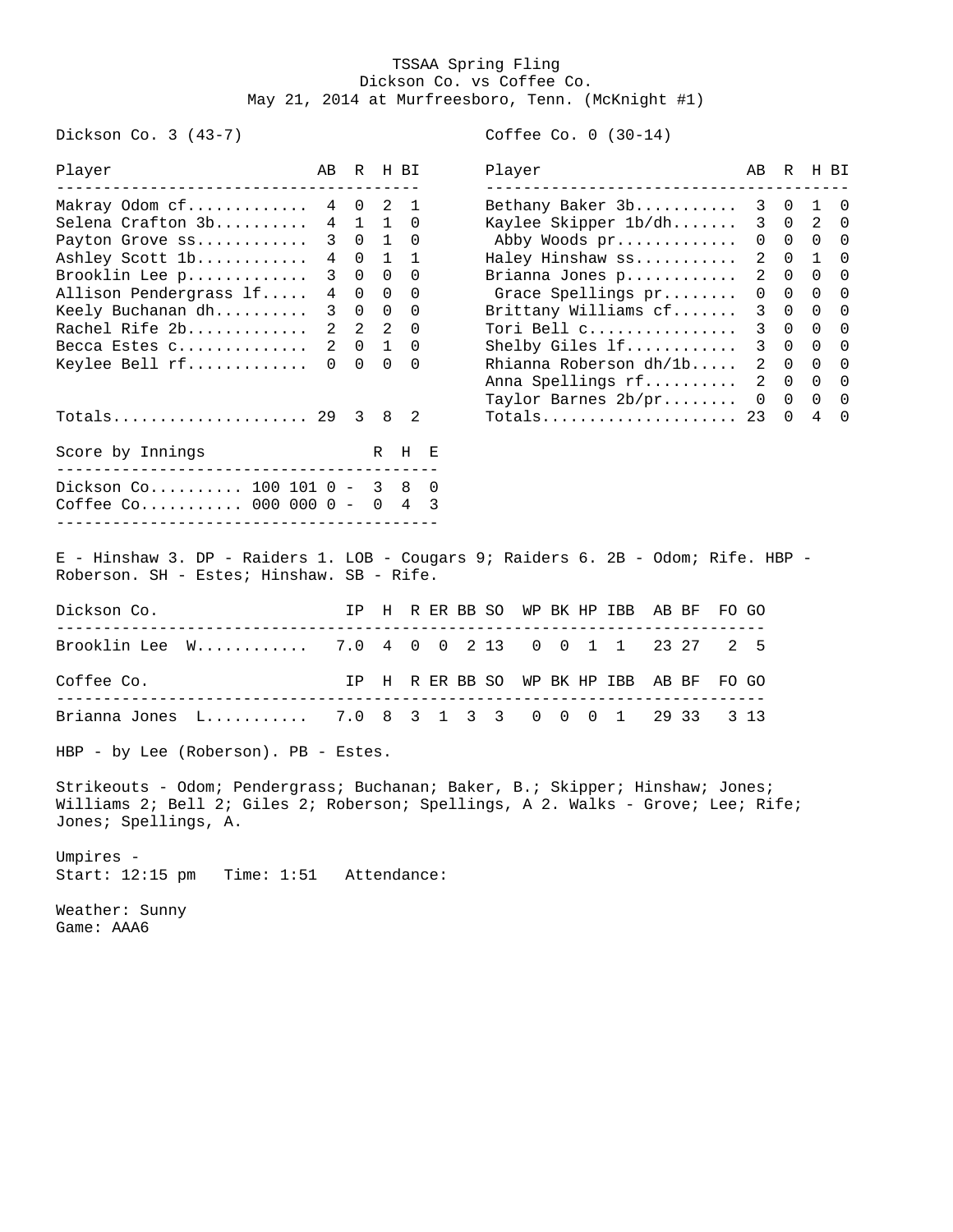## Play-by-Play TSSAA Spring Fling Dickson Co. vs Coffee Co. - Play-by-Play May 21, 2014 at Murfreesboro, Tenn. (McKnight #1)

Score by Innings R H E ----------------------------------------- Dickson Co.......... 100 101 0 - 3 8 0 Coffee Co........... 000 000 0 - 0 4 3 -----------------------------------------

Dickson Co. starters:  $44/cf$  Odom;  $4/3b$  Crafton;  $23/ss$  Grove;  $14/1b$  Scott;  $0/p$  Lee;  $7/1f$ Pendergrass; 11/dh Buchanan; 5/2b Rife; 34/c Estes; 21/rf Bell; Coffee Co. starters: 25/3b Baker, B.; 15/1b Skipper; 5/ss Hinshaw; 4/p Jones; 9/cf Williams; 23/c Bell; 27/lf Giles; 26/dh Roberson; 20/rf Spellings, A; 19/2b Barnes;

**Dickson Co. 1st -** Odom struck out looking. Crafton reached on a fielding error by ss. Grove grounded out to p; Crafton advanced to second. Scott singled to center field, RBI; Crafton scored, unearned. Lee grounded out to 2b. *1 run, 1 hit, 1 error, 1 LOB.*

**Coffee Co. 1st -** Baker, B. struck out looking. Skipper struck out swinging. Hinshaw struck out swinging. *0 runs, 0 hits, 0 errors, 0 LOB.*

**Dickson Co. 2nd -** Skipper to dh. Roberson to 1b. Pendergrass grounded out to 3b. Buchanan struck out looking. Rife singled, bunt. Rife stole second. Estes singled to third base; Rife advanced to third, out at home ss to c. *0 runs, 2 hits, 0 errors, 1 LOB.*

**Coffee Co. 2nd -** Jones struck out swinging. Williams grounded out to p, bunt. Bell struck out swinging. *0 runs, 0 hits, 0 errors, 0 LOB.*

**Dickson Co. 3rd -** Odom singled to left center. Crafton singled down the lf line; Odom advanced to second. Grove singled to left field; Crafton advanced to second; Odom advanced to third. Scott lined into double play 1b unassisted; Grove out on the play. Lee intentionally walked. Pendergrass struck out swinging. *0 runs, 3 hits, 0 errors, 3 LOB.*

**Coffee Co. 3rd -** Giles struck out looking. Roberson hit by pitch. Barnes pinch ran for Roberson. Roberson to dh for Barnes. Spellings, A struck out swinging. Baker, B. grounded out to ss. *0 runs, 0 hits, 0 errors, 1 LOB.*

**Dickson Co. 4th -** Roberson to 1b for Barnes. Barnes to 2b for Roberson. Buchanan out at first 1b to 2b, bunt. Rife doubled to left field. Estes grounded out to 1b unassisted; Rife advanced to third. Odom doubled to center field, RBI; Rife scored. Crafton reached on a throwing error by ss; Odom advanced to third on the throw. Grove popped up to lf. *1 run, 2 hits, 1 error, 2 LOB.*

**Coffee Co. 4th -** Skipper singled to right field. Woods pinch ran for Skipper. Hinshaw grounded out to 3b, SAC, bunt; Woods advanced to second. Jones intentionally walked. Spellings, G pinch ran for Jones. Williams struck out swinging. Bell struck out looking. *0 runs, 1 hit, 0 errors, 2 LOB.*

**Dickson Co. 5th -** Skipper to dh for Woods. Jones to p for Spellings, G. Scott grounded out to ss. Lee grounded out to p. Pendergrass grounded out to ss. *0 runs, 0 hits, 0 errors, 0 LOB.*

**Coffee Co. 5th -** Giles popped up to cf. Roberson grounded out to ss. Spellings, A walked. Baker, B. singled to center field; Spellings, A advanced to second, out at third cf to 3b. *0 runs, 1 hit, 0 errors, 1 LOB.*

**Dickson Co. 6th -** Buchanan grounded out to ss. Rife walked. Estes out at first p to 2b, SAC, bunt; Rife advanced to second. Odom reached on a fielding error by ss; Rife scored, unearned. Crafton grounded out to 3b. *1 run, 0 hits, 1 error, 1 LOB.*